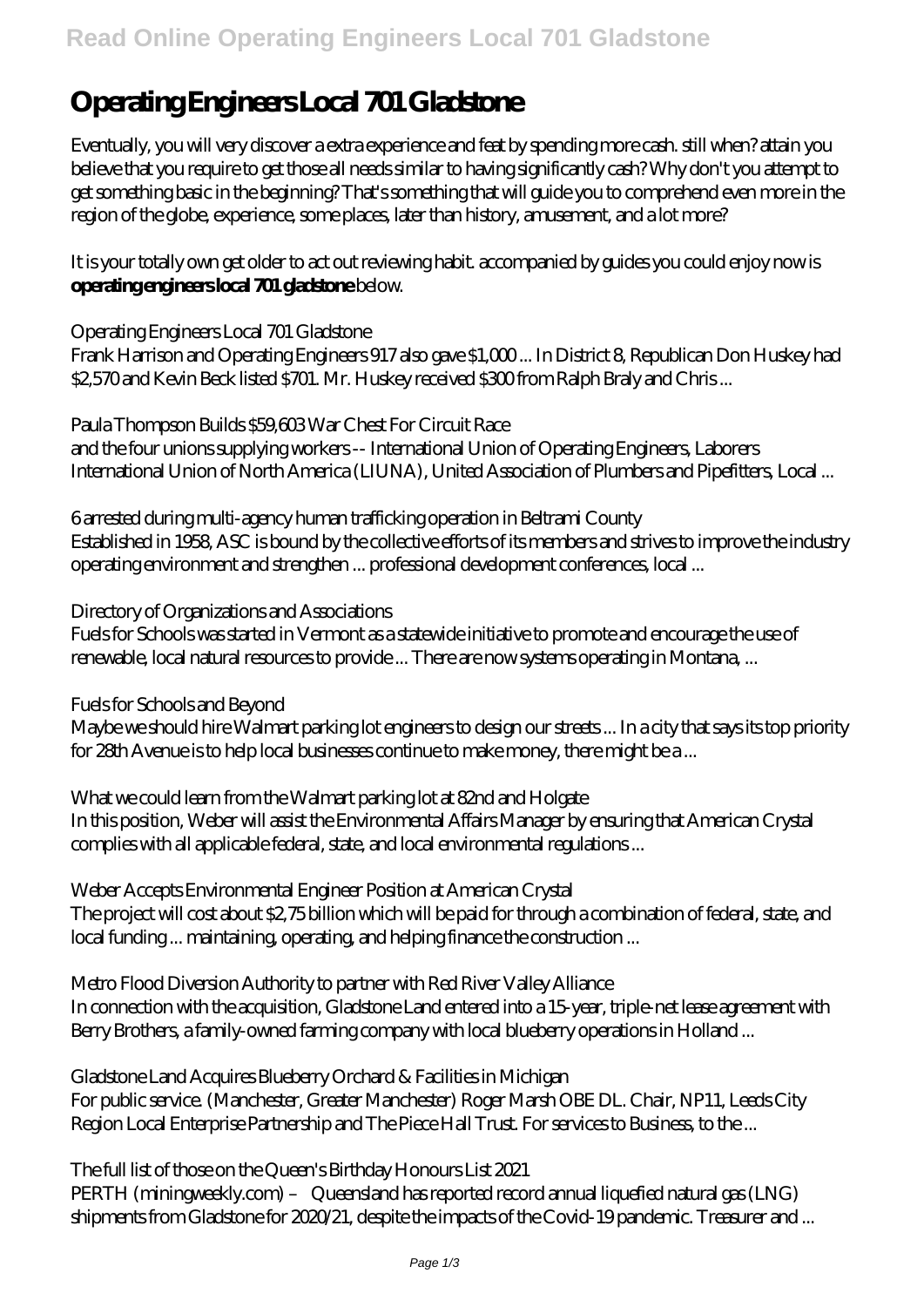# **Read Online Operating Engineers Local 701 Gladstone**

### *Qld LNG export reaches record highs*

The decision opened the visa process again to a wide range of workers, from au pairs to software engineers. Here are the visas that were affected: H-1B visa The H-1B is most well known as a visa ...

#### *Biden made it easier to get a work visa. Here's why foreign workers still can't get to the US.*

Nicole Marie Farrow, 41, 701 S. 40th St., two years probation for ... \$75.50 fine for misdemeanor operating a vehicle without maintaining financial responsibility. Dartanyan D.

#### *Circuit courts for June 12*

Industrial engineers aid companies globally ... Whether it's shortening a roller coaster line, streamlining an operating room, distributing products worldwide, or manufacturing superior automobiles, ...

### *Industrial Engineering Bachelor of science degree*

Standing Rock for years had pushed for the U.S. Army Corps of Engineers to complete a more ... so far has allowed the pipeline to continue operating. Faith and other tribal members will meet ...

### *Standing Rock eyes other ways to fight Dakota Access Pipeline as court case ends*

Federal Minister for the Maranoa David Littleproud said the grants would help fund projects to provide genuine and lasting energy savings and reduce operating costs for local hotels.

### *Chinchilla, Dalby accommodation providers set to cut power bills by \$25k*

For public service. (Manchester, Greater Manchester) Roger Marsh OBE DL. Chair, NP11, Leeds City Region Local Enterprise Partnership and The Piece Hall Trust. For services to Business, to the ...

# *Queen's Birthday Honours List in full - Covid heroes recognised*

The U.S. Army Corps of Engineers is conducting the court-ordered ... The agency is still weighing what to do about the fact that the line is operating without a permit and could take action ...

Largest pension and tax-exempt funds.

This is the full Mueller Report, as released on April 18, 2019, by the U.S. Department of Justice. A reprint of the report exactly as it was issued by the government, it is without analysis or commentary from any other source and with nothing subtracted except for the material redacted by the Department of Justice. The mission of the Mueller investigation was to examine Russian interference in the 2016 Presidential election, consisting of possible links, or "collusion," between the Donald Trump campaign and the Russian government of Vladimir Putin as well as any allegations of obstruction of justice in this regard. It was also intended to detect and prosecute, where warranted, any other crimes that surfaced during the course of the